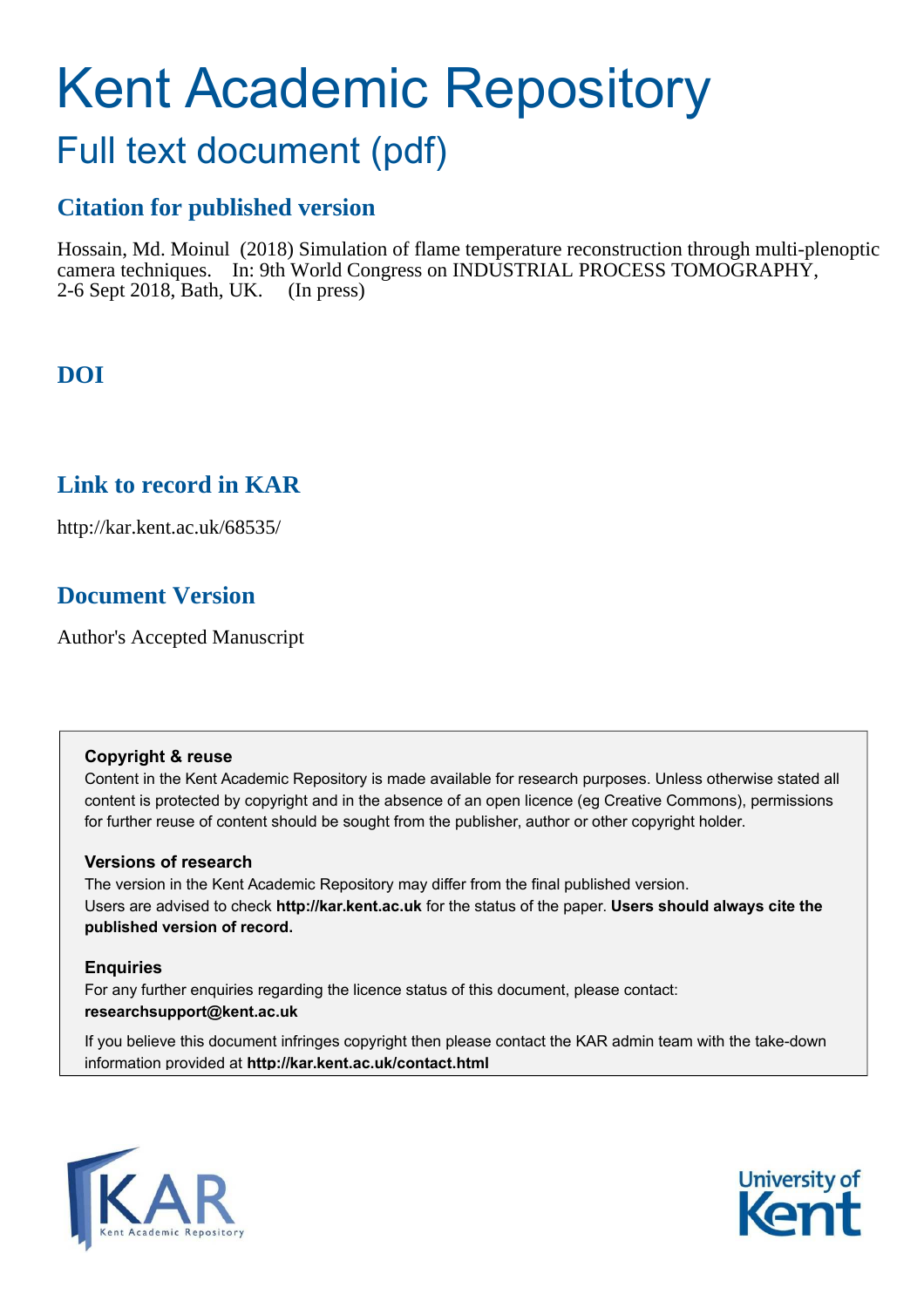#### **SIMULATION OF FLAME TEMPERATURE RECONSTRUCTION THROUGH MULTI-PLENOPTIC CAMERA TECHNIQUES**

Qi Qi<sup>1</sup>, M. M. Hossain<sup>2</sup>, <u>C. Xu<sup>1\*</sup>,</u> B. Zhang<sup>1</sup>, J. Sun<sup>3</sup>

Key Laboratory of Energy Thermal Conversion and Control of Ministry of Education, School of Energy and Environment, Southeast University, 210018, Nanjing, China School of Engineering and Digital Arts, University of Kent, Canterbury, Kent, CT2 7NT, UK Sunny Central Research Institute, No.1190, Bin'an Road, Binjiang District, Hangzhou, China

\*Email: chuanlongxu@seu.edu.cn

#### **ABSTRACT**

Due to the variety of burner structure and fuel mixing, the flame temperature distribution is not only manifold but also complex. Therefore, it is necessary to develop an advanced temperature measurement technique, which can provide not only the adequate flame radiative information but also reconstruct the complex temperature accurately. This paper presents a comprehensive simulation of flame temperature reconstruction through multi-plenoptic camera techniques. A novel multi-plenoptic camera imaging technique is proposed which is able to provide adequate flame radiative information only from two different directions and to reconstruct the three dimensional (3D) temperature of a flame. An inverse algorithm i.e., Non-negative Least Squares is used to reconstruct the flame temperature. To verify the reconstruction algorithm, two different temperature distributions such as unimodal axisymmetric and bimodal asymmetric are used. Numerical simulations are carried out to evaluate the performance of the technique. It has been observed that the reconstruction accuracy decreases with the increasing of signal-to-noise ratios. However, compared with the single plenoptic and conventional multi-camera techniques, the proposed method has the advantages of lower relative error and better reconstruction quality and stability even with the higher SNRs for both temperature distributions. Therefore, the proposed multi-plenoptic camera imaging technique is capable of reconstructing the complex 3-D temperature fields more accurately.

**Keywords** flame reconstruction, non-negative least squares, plenoptic camera, temperature

**Industrial Application** General

#### **1 INTRODUCTION**

Combustion is widely applied in industrial processes such as power plants, aerospace engineering, solid propellant rockets, and ferrous metallurgy. The accurate measurement of the flame temperature would be significant to adjust the combustion mode, optimize the combustion process and control the pollutant emissions (NOx and CO). Due to the variety of burner structures and fuel mixing, the characteristics of the flame become complex. Therefore, it is desirable to develop an advanced measurement technique that can provide not only the adequate flame radiative information but also reconstruct the complex such as multi-peak flame temperature accurately. Over the past years, various measurement techniques were developed to obtain the flame temperature (Zhou, 2005). They are mainly categorised into intrusive and non-intrusive techniques. For instance, thermocouple is a typical intrusive, simple and intuitive temperature measurement technique and it measures the flame temperature point by point. In addition, it affects the original structure of the flame thus the temperature distribution and combustion process (Yilmaz N, 2008, Hindasageri V, 2013). Therefore, this technique is restricted in many industrial processes. In contrast, the non-intrusive measurement techniques do not directly contact with the flame and do not interfere with the temperature distribution in the combustion process.

Various non-intrusive measurement techniques were reported based on acoustic computed tomography (CT), laser-based and radiative imaging (Zheng L, 2011; Denisov A, 2014; Tolles W M, 1977; Cheng Q, 2014). For example, Zhang et al. (2015) used an acoustic CT to monitor the crosssectional temperature of a boiler furnace and the temperature was reconstructed through an iterative algebraic reconstruction technique (ART). Yang et al. (2015) utilized a multiplexed tunable diode laser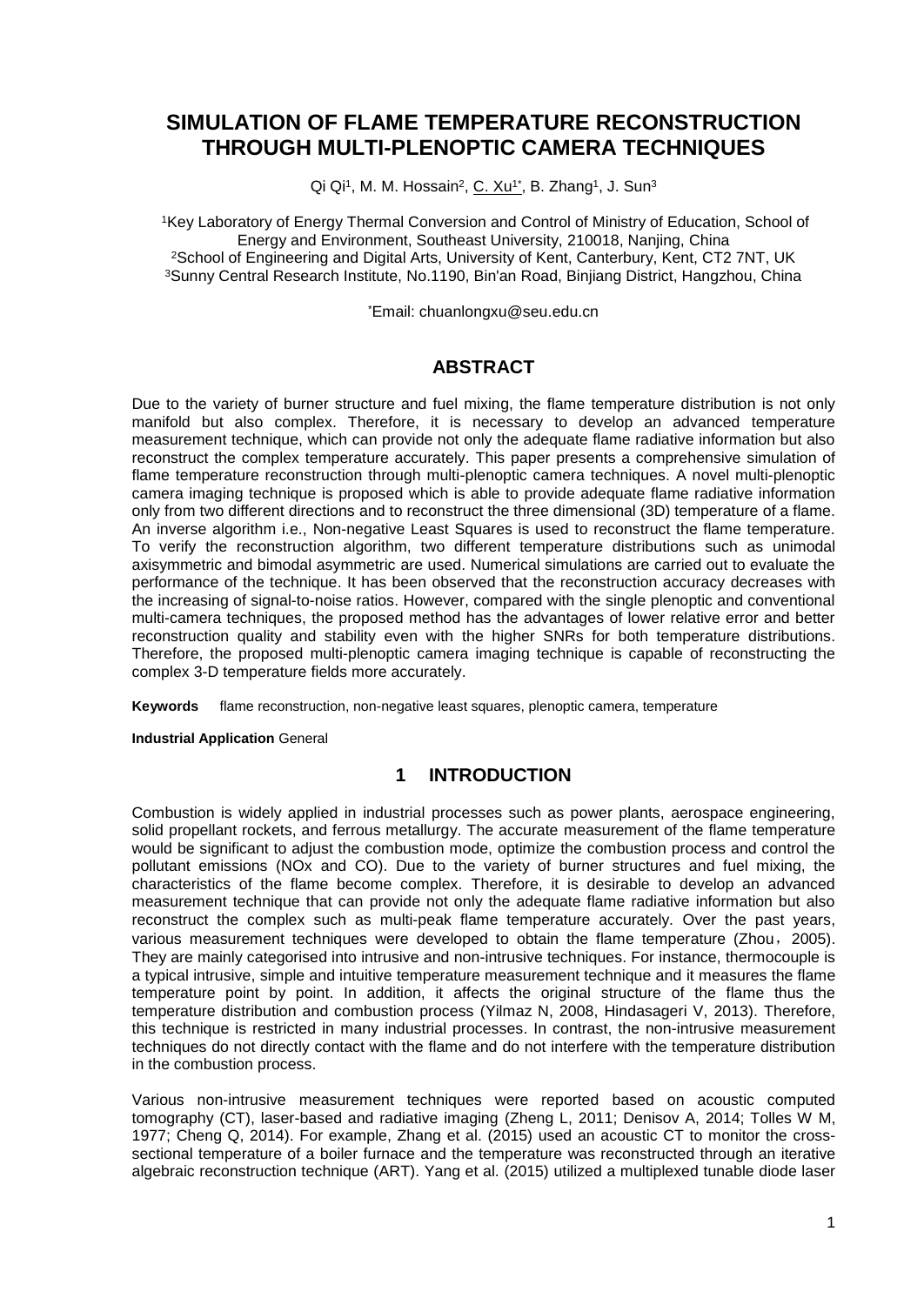absorption spectroscopy (TDLAS) technique to obtain spatially resolved temperature information from a low-pressure premixed flame reactor. Although the acoustic CT techniques have been attracted extensive attention to the scientists, difficult to acquire 3-D temperature profile due to poor resistance to high temperature. Besides, due to the complexity of optical path and higher cost of the system, the laser-based techniques are generally not suitable for abominably industrial environments. Among those techniques, the radiative imaging-based techniques have been recognized as effective and accurate for the flame temperature measurement. In addition, they are relatively simple in system setup, cost-effective and easy to manipulate for industrial environments. Based on sensing devices and computational techniques, they are divided into single-camera and multi-camera imaging techniques. For instance, Brisely et al. (2005) proposed a single-camera technique to reconstruct the cross-sectional temperature of a gas flame. Y. Lu (1998) also utilized a single-camera technique to measure the 3-D temperature of a flame. The single-camera techniques are simple but unable to reconstruct complex and turbulent flames temperature. Only suitable for stable or rotational symmetrical flames. The multi-camera techniques utilize multiple sensing devices (i.e., CCD/CMOS or optical imaging fibres) to obtain multiple perspective projections from different directions of a flame and to reconstruct the flame temperature. For example, Hossain et al. (2012, 2013) proposed a multicamera technique based on optical fibre sensing integrating CT and two-color pyrometry to reconstruct grey-level intensity and temperature of the flame. Zhou et al. (2005) developed a system with eight image detectors to capture monochromatic radiation intensity of a pulverized-coal-fired flame. Cheng et al. (2014) utilized four CCD detectors to reconstruct the 3-D temperature distribution of a gas-fired pilot tubular furnace flame. Floyd et al. (2011) used five cameras and number of mirrors located uniformly around the burner to obtain 48 projections of the flame. Although the multi-camera techniques are able to acquire more radiative information and to reconstruct complex flame temperature, they are complex in setup, high cost due to the increase of multiple sensing devices. Also, a high degree of coupling and synchronization are required for the multi-camera techniques.

In recent years, the single plenoptic camera (light field) technique has been attracting significant attention (Georgiev T G, 2010) in the area of combustion monitoring due to its capability of acquiring directions and positions information of the flame simultaneously in a single exposure. For instance, Sun et al. (2016) applied a single light field camera to record 3-D radiative information of ethylene diffusion flame and the least square QR-factorization algorithm (LSQR) is used to reconstruct the flame temperature through simulations and experiments. Zhao et al. (2017) proposed an optical sectioning tomography along with a single light field imaging technique to reconstruct the 3-D flame temperature. Huang et al. (2018) also used a single plenoptic camera with Landweber method to reconstruct the 3-D temperature distribution. Although the single plenoptic camera is able to record directions and positions information of the flame simultaneously, however, the directional difference of the radiative information recorded by the single plenoptic camera is limited and thus rendering similar radiative information of the flame for the temperature reconstruction. The ill-conditioning and mathematical ambiguity will also worsen to solve the radiative information accurately and result in the lower accuracy and resolution, especially for complex and turbulent flames. More radiative information with a larger directional difference and higher resolution are required to achieve accurate flame temperature measurement. The motivations of this study are to investigate numerically flame radiative information for temperature reconstruction through multi-plenoptic camera techniques and to compare reconstruction accuracy with the single plenoptic and conventional multi-camera techniques.

This study presents a novel method to reconstruct the 3-D temperature of a flame based on multiplenoptic cameras (i.e., two) and the numerical simulations. A plenoptic imaging model is developed to acquire the flame radiative information and a Non-negative Least Squares (NNLS) algorithm is used to reconstruct the temperature. Feasibility and practicality of the techniques are evaluated through the simulations. The evaluation of the proposed technique is also carried out under unimodal symmetrical and bimodal asymmetrical flames temperature distribution with different signal-to-noise ratios (SNRs). The results obtained from the proposed technique are presented. The results also compared with the single plenoptic camera and the conventional multi-camera techniques and discussed.

#### **2 PROPOSED TECHNIQUE**

#### **2.1 System description**

Figure 1 shows a schematic diagram of the proposed multi-plenoptic camera system. The system consists of two identical plenoptic cameras and a computer with application software. Two plenoptic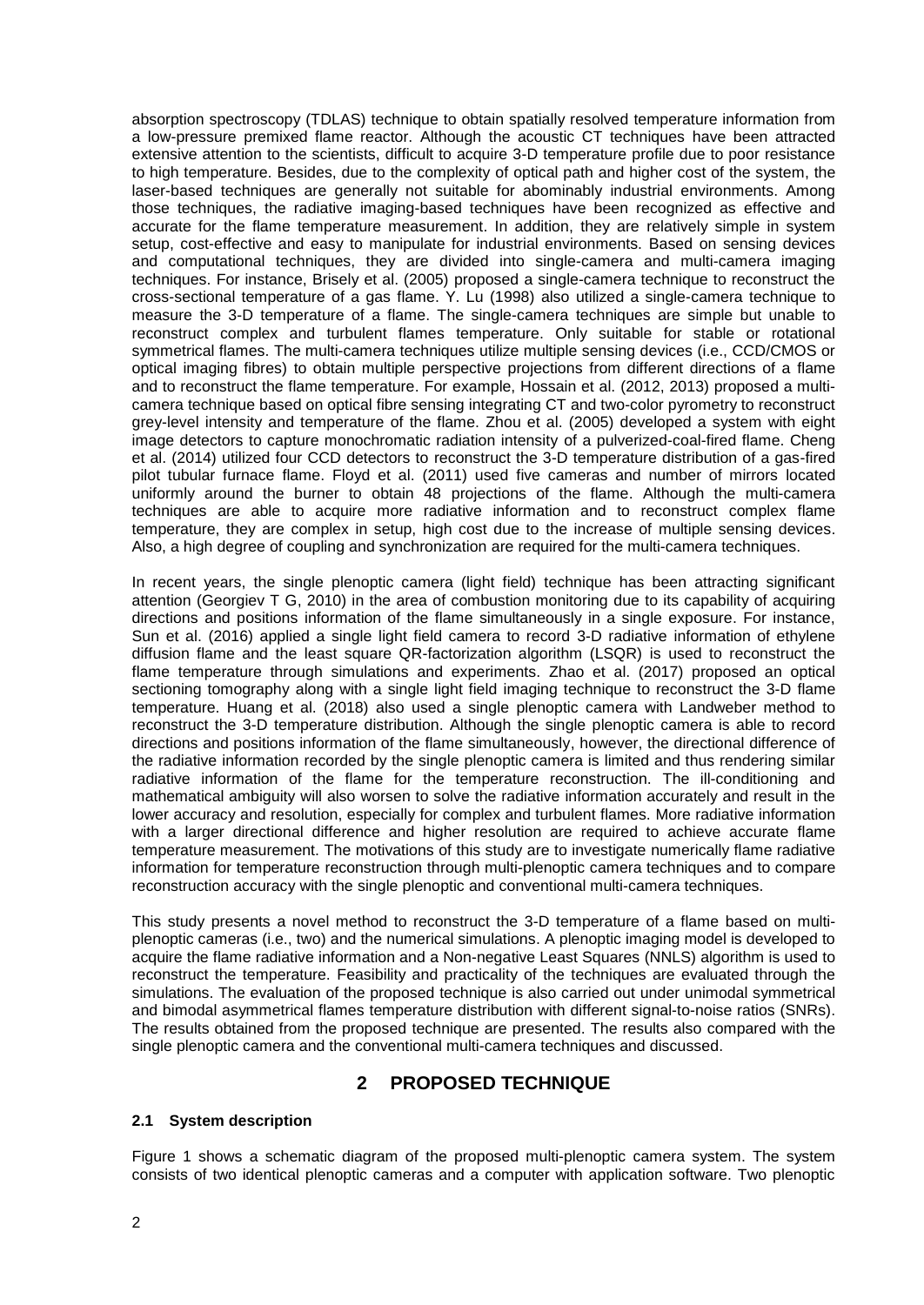cameras are placed at two different angles (0° and 45°) around the flame to obtain flame radiativ e information. In the plenoptic camera, a microlens array is installed between the photosensor and the main lens. The photosensor of the plenoptic camera deviates from the focal plane of the microlens array. The plenoptic camera thus reduces the dimension of the directional sampling and improves the dimension of the spatial sampling. The directional radiative intensity of the whole field of view (FOV) is obtained by ray tracing technique. In order to achieve this, a pinhole camera model is used to trace the rays. The radiative rays traced from the sensor pixels to the flame. The parameters of the plenoptic camera used in this study are shown in Table 1.



**Figure 1. Schematic of the multi-plenoptic camera system** 

**Table 1. Parameters of plenoptic camera** 

| Symbol                     | Description                                            | Value |
|----------------------------|--------------------------------------------------------|-------|
| $L_{\text{om}}$ (mm)       | the distance between flame centerline to the main lens | 505   |
| $L_{mm}(mm)$               | the distance between main lens and microlens array     | 53.1  |
| $L_{mp}$ ( $\mu$ m)        | the distance between microlens array and photosensor   | 480   |
| f $(mm)$                   | the focal length of the main                           | 50    |
| $f_m(\mu m)$               | the focal length of the microlens                      | 600   |
| $N_m$                      | number of microlenses                                  | 60×60 |
| $N_{\scriptscriptstyle D}$ | number of pixels covered by each microlens array       | 12    |
| $d_p(\mu m)$               | length of the pixels                                   | 8     |
| $d_m(\mu m)$               | the diameter of each microlens                         | 95    |

To compare the results obtained by the proposed system and the conventional multi-camera system, two conventional CCD cameras are also placed in the similar locations to obtain the flame radiative information. The focal length of the main lens of the conventional camera is 50 mm, the distance between flame centerline to the main lens is 505 mm, the distance between the main lens and the photosensor is 55.5 mm.

#### **3 MEASUREMENT PRINCIPLE**

#### **3.1 Plenoptic Imaging Model**

As shown in Fig. 2, a subject of interest at the desired depth is imaged in both the conventional and the light field cameras. In a conventional camera, rays from a single point on the subject are brought to a single convergence point on the photosensor. However, rays from a single point on the subject are brought to a single convergence point on the virtual image plane of the main lens in light field camera. Then the microlens separates these rays based on direction, creating a focused image on the array of pixels underneath the microlens. It is important to establish a plenoptic imaging model to acquire directional radiative information from the whole FOV of the plenoptic image. To achieve that a plenoptic imaging model is proposed in this study. The plenoptic imaging model divided into; 1) imaging by the main lens and 2) imaging by the microlens array. To obtain the directional radiative information of the whole FOV, the ray must be traced from the pixel to the object. It can be determined by the main lens plane and microlens array in the plenoptic camera. As shown in Figure 2, the pixel point 2 and virtual image point 1 is conjugated for the corresponding microlens and their center is point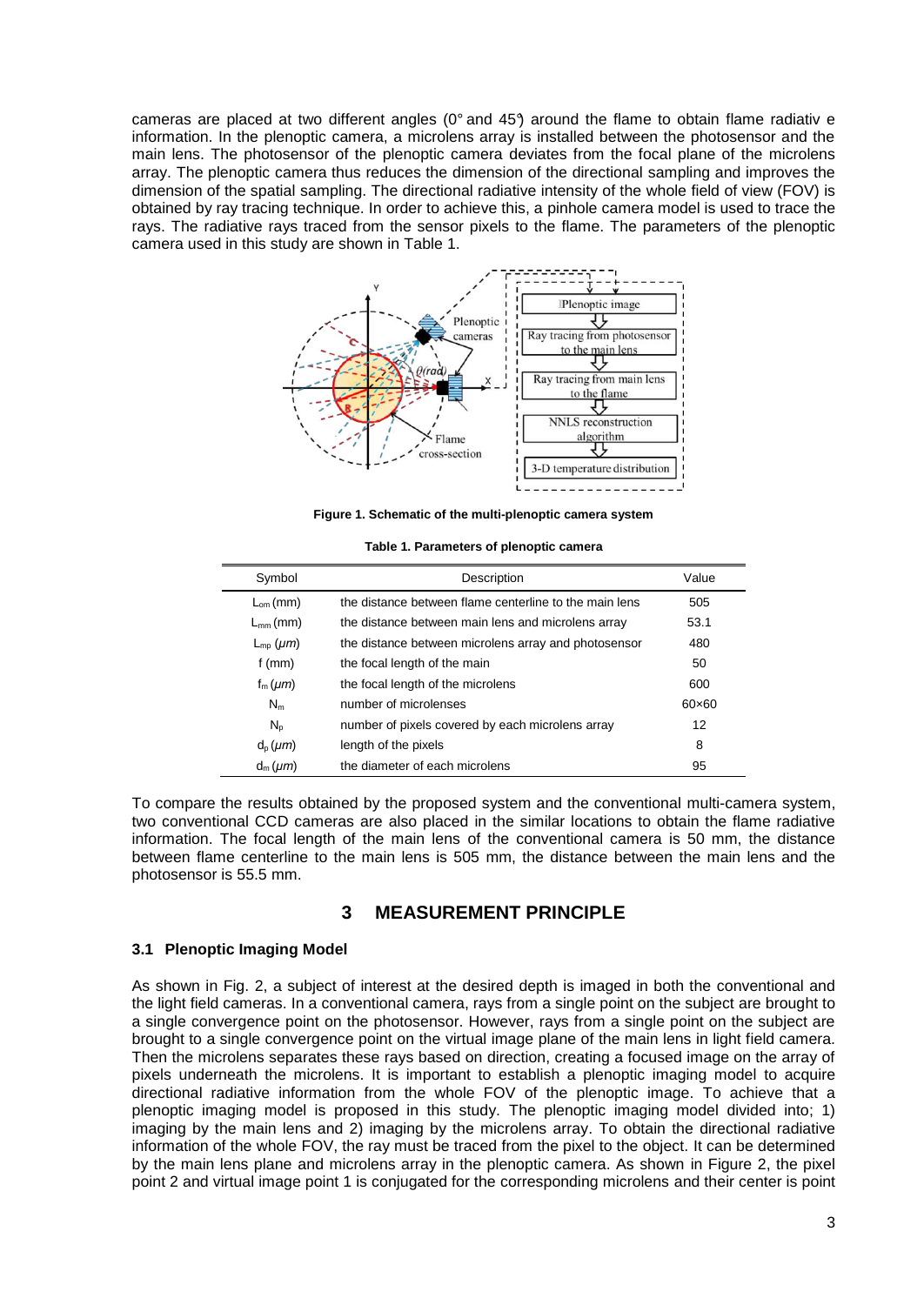3. Also, point 1 and virtual point 5 is conjugated for the main lens and their center is point 0. Therefore, the coordinate  $(x_1, y_1, z_1)$  of point 1 can be derived from the following equations;

$$
\frac{1}{L_{\rm mp}} + \frac{1}{L_{\rm mv}} = \frac{1}{f_{\rm m}}
$$
 (1)

$$
\frac{Z_3 - Z_2}{Z_3 - Z_1} = \frac{y_3 - y_2}{y_3 - y_1} = \frac{L_{\text{mp}}}{L_{\text{mv}}}
$$
(2)

where  $(x_2, y_2, z_2)$  is the coordinate of point 2,  $(x_3, y_3, z_3)$  is the coordinate of point 3.  $L_{mv}$  is the distance between the virtual image plane and the microlens array. Similar way, the coordinate  $(x_5, y_5, z_5)$  of point 5 can be calculated by;

$$
\frac{1}{L_{\text{om}}} + \frac{1}{L_{\text{mv}} + L_{\text{mm}}} = \frac{1}{f}
$$
 (3)

$$
\frac{z_0 - z_1}{z_5 - z_0} = \frac{y_0 - y_1}{y_5 - y_0} = \frac{L_{\text{mv}} + L_{\text{mm}}}{L_{\text{om}}}
$$
(4)

where  $(x_0, y_0, z_0)$  is the coordinate of point 0. The direction of the flame radiation with the known coordinates of the point 4 and 5 can be calculated by,

$$
\theta = \arccos\left[\frac{(z_4 - z_5)}{\sqrt{L_{\text{om}}^2 + (y_4 - y_5)^2 + (z_4 - z_5)^2}}\right]
$$
(5)





**Figure 2. Schematic of flame radiation sampling with a conventional camera and plenoptic camera** 

#### **3.2 A mathematical model for flame temperature**

The intensity detected from a pixel is regarded as the intensity of the ray, which can be calculated using Radiative Transfer Equation (RTE). Based on the Mie theory, the scattering of soot particles is far less than the absorption in flames (Felske J D, 1973), therefore, in this study, the scattering is ignored and only the absorption is taken into consideration. Hence, taking the intensity of the ray along the path L as an example, the steady-state RTE can be simplified as follows;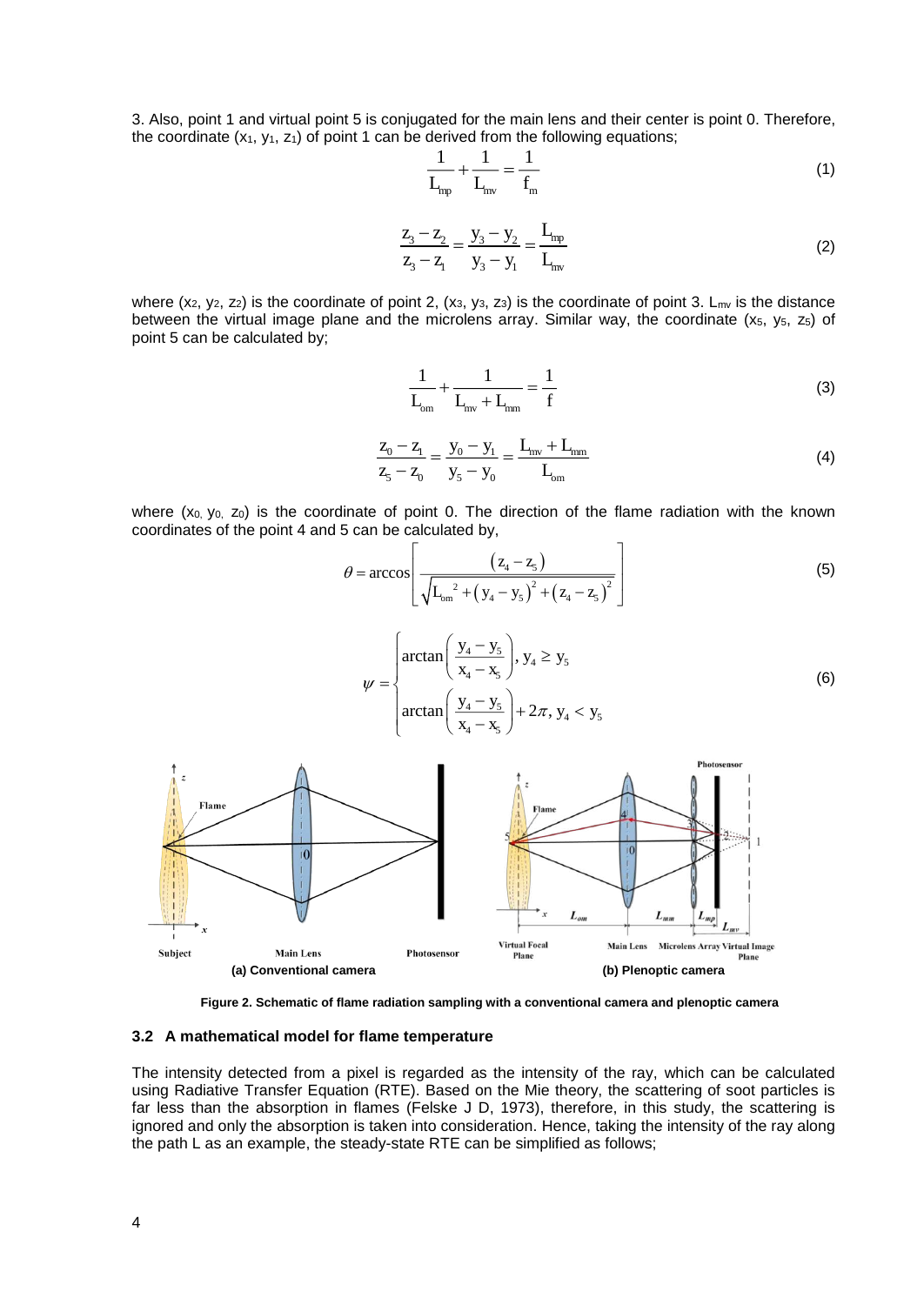$$
\frac{d I_{\lambda}^{\mathcal{L}}}{d \tau_{\mathcal{L}}} = -I_{\lambda}^{\mathcal{L}} + I_{b\lambda} \tag{7}
$$

where  $I_A^L$  is the final radiation intensity of the flame for path L,  $I_{bA}$  and  $\tau_L$  are the blackbody radiation intensity and the optical thickness of the voxel.  $r<sub>L</sub>$  is equal to the integral of the absorption coefficient within the length. Equation 7 can be written as a linear equation as follows:

$$
\mathbf{I}_{\lambda}^{\ \mathbf{m}} = \sum_{i=1}^{n} \mathbf{A}_{h}^{\mathbf{vi}} \mathbf{I}_{b\lambda}^{\mathbf{vi}}
$$
 (8)

$$
\begin{cases} A_{m}^{vi} = \exp(-\sum_{j=i+1}^{n} \tau_{vj}) - \exp(-\sum_{j=i}^{n} \tau_{vj}) & i < n \\ A_{m}^{vi} = 1 - \exp(-\sum_{j=i}^{n} \tau_{vj}) & i = n \end{cases}
$$
(9)

$$
\mathbf{I}_{\lambda} = \mathbf{A} \cdot \mathbf{I}_{b\lambda} \tag{10}
$$

where m is the number of final radiation ray L,  $I_A$  is the radiation intensity detected by the photosensor, n is the total number of the voxel that the radiation ray passes through, **A** is the coefficient matrix.

#### **3.3 Inverse algorithm**

In the inverse problem, the radiative intensities received by the photosensor **I**<sub>*A*</sub> regarded as input, the temperature field can be obtained based on the blackbody radiative intensity **I**<sub>*b*</sub> and Planck's law. The dependence of blackbody radiative intensity  $I_{b\lambda}$  and the temperature T is expressed by Eq. (11). Due to the pixels covered by the fame image is high, so the RTEs composed by Eq. (10) is enormous. Meanwhile, the number of the voxel that each ray crosses through is far less than the total number of the voxel, result in a sparse large and ill-conditioned matrix **A** with a large number of zeros. This paper utilizes the Non-Negative Least Squares (NNLS) algorithm to solve these problems. In this method, when the selected component is negative, sets it to zero and continue iterates until converge. It can guarantee the non-negativity of the result and it possesses good stability. The detailed procedures of the NNLS algorithm can be found in Ref. (LAWSON C L, 1995).

$$
\mathbf{I}_{\text{b2}}\left(\mathbf{r}\right) = \mathbf{c}_1 \lambda^{-5} \Bigg/ \pi \Bigg[ \mathbf{e}^{\frac{\mathbf{c}_2}{\lambda \mathbf{T}(\mathbf{r})}} - 1 \Bigg] \tag{11}
$$

where  $c_1$  is the first radiation constant, 3.7418 $\times$ 10<sup>-16</sup> W⋅m<sup>2</sup>,  $c_2$  is the second radiation constant, 1.4388  $\times$ 10<sup>-2</sup> m⋅K,  $\lambda$  is the wavelength of the flame radiation. T(r) is the temperature at the location r, K.

#### **4 NUMERICAL SIMULATION**

To evaluate the performance of the proposed system, numerical simulations are carried out to reconstruct the flame temperature. Two different flame temperature distributions are used and described in Sections 4.1 and 4.2. The simulated flame is considered as a cylindrical and the temperature range is set to 1000 – 2000 K. The radius (R) and axial length (Z) of the simulated flame are 0.008 m and 0.03 m, respectively. The cylindrical flame is divided into 432 grids, that is  $N_{\phi} \times N_{\text{r}} \times$  $N_z = 12 \times 6 \times 6$ . The absorption coefficient of 10 m<sup>-1</sup> used in this study is based on the Ref. (Santoro R J, 1987). The simulations are also carried out for the single plenoptic camera (placed at 45°) and the conventional multi-camera systems. Their results are compared with the proposed system.

#### **4.1 Unimodal axisymmetric temperature distribution**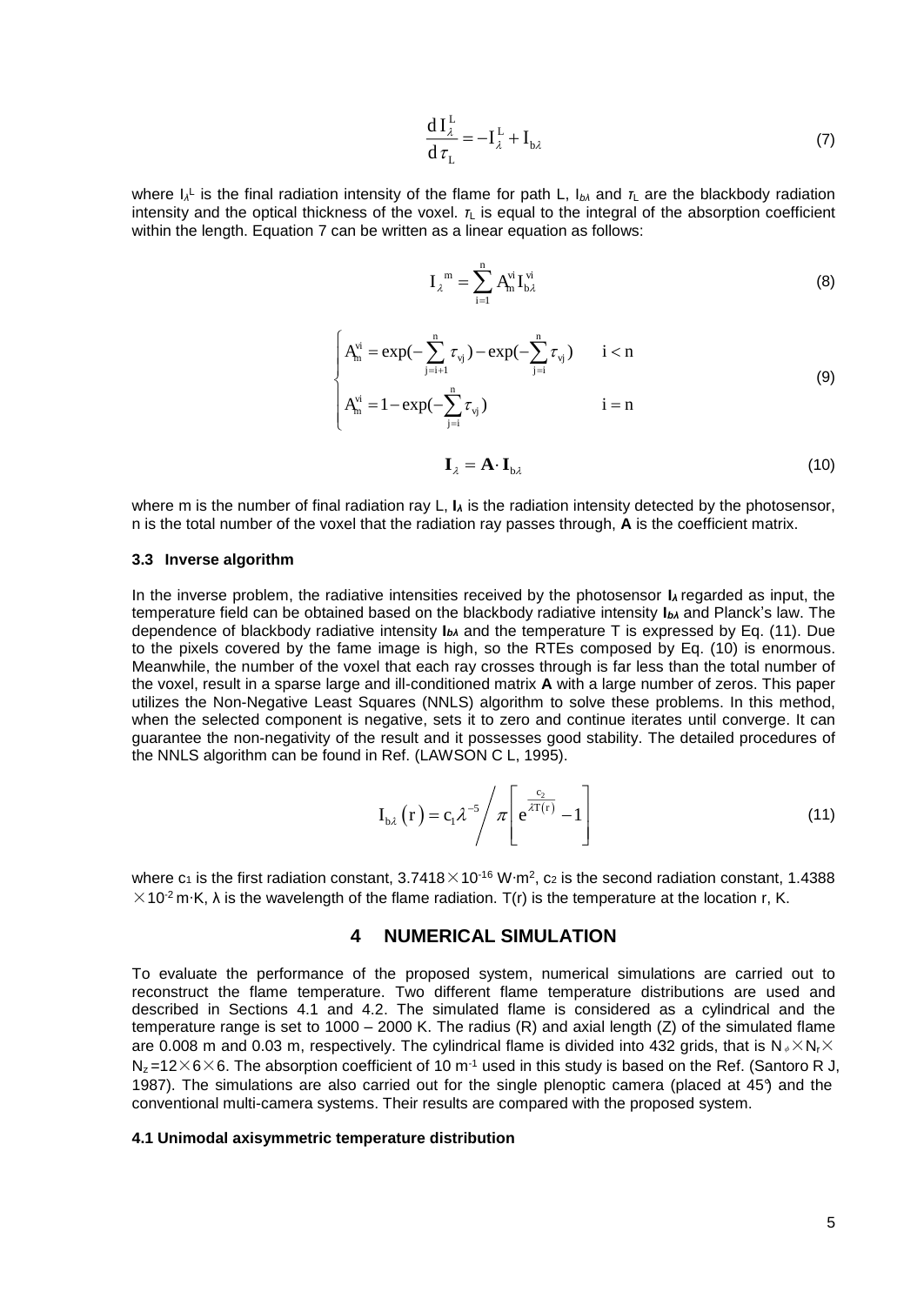To verify the proposed technique, the unimodal axisymmetric temperature field of the simulated flame is assumed to be a function of r and z and can be expressed by Eq. (12) (Huang X, 2018).

$$
T(r, z) = 1200 \exp\left\{-\left[3\left(\frac{r^2}{R^2} + \frac{z^2}{Z^2}\right) - 0.9\right]^2\right\} + 900 \text{ [K]}
$$
 (12)

where r and z are the radial and axial coordinates of the coordinate system, respectively. The temperature distribution obtained from the (12) is shown in Figure 3 as cross-sectional and longitudinal distributions.



**Figure 3. The temperature distribution of a unimodal axisymmetric flame** 

#### **4. 2 Bimodal asymmetric temperature distribution**

The proposed technique is also evaluated under complex flame temperature distribution. In practical, the flame is complex and asymmetric. Therefore, it is required to examine the practicality and performance of the proposed technique under asymmetric and complex temperature distribution. To achieve that a bimodal asymmetric temperature distribution which has two-peak flame temperature is considered. It can be defined as follows (Niu C Y, 2016);

$$
T(x, y, z) = \frac{2200}{3} \begin{cases} exp\left\{-40\left[\left(750x + 7.5\right)/9 - 1.1\right]^2 - 25\left[\left(750y + 8.5\right)/9 - 0.8\right]^2\right\} \\ + 0.8exp\left\{-25\left[\left(750x + 7.5\right)/9 - 0.8\right]^2 - 35\left[\left(750y + 8.5\right)/9 - 1.2\right]^2\right\} \end{cases}
$$
(13)  
+880(1-100z/3)+753 [K]

where x, y and z are the coordinates of the coordinate system, respectively. The bimodal asymmetric temperature distribution derived from the (13) is shown in Figure 4.



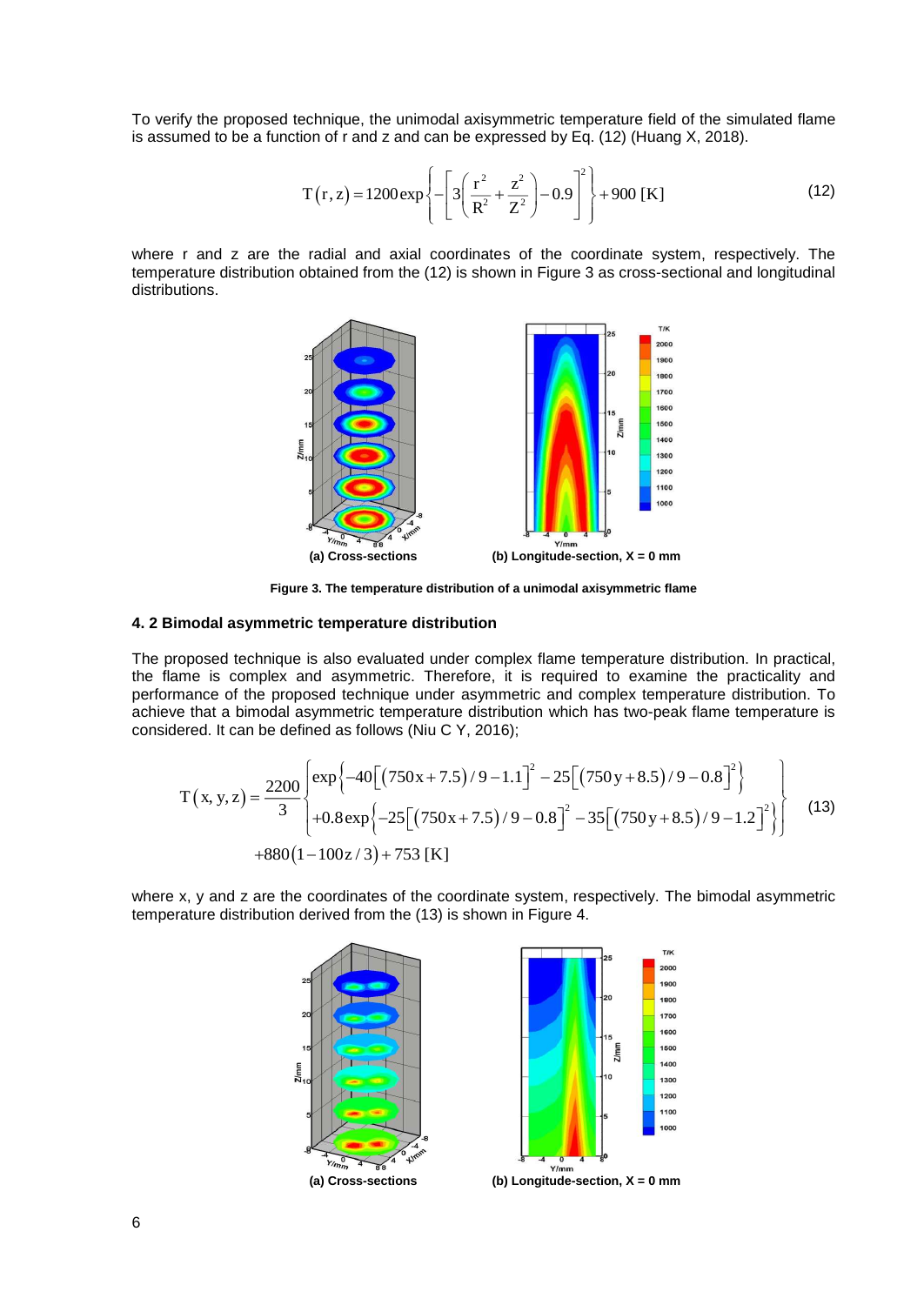#### **Figure 4. The temperature distribution of a bimodal asymmetric flame**

#### **4.3 Effects of Noise and Error Calculation**

In order to investigate the performance of the technique under different noises, the Gaussian noises i.e., signal-to-noise ratios (SNRs) are added to the flame radiative intensity. In this study, the SNR = 1dB, 10dB and 20 dB are considered. The SNR is defined as follows;

$$
SNR = 10 \log_{10} \left[ \sum_{i=1}^{k} \left( I_{\lambda}^{i} \right)^{2} / \sum_{i=1}^{k} \left( N_{i} \right)^{2} \right]
$$
 (14)

where  $I_{\lambda}$ <sup>i</sup> is the spectral radiative intensity of the i<sup>th</sup> pixel of the photosensor, N<sub>i</sub> is the noise value of the i<sup>th</sup> pixel of the photosensor, k is the number of pixels of the photosensor. To evaluate the performance, the relative error of the reconstructed temperature  $\Delta T$  is defined as follows;

$$
\Delta T = \frac{\left|T_{\rm{rst}} - T_{\rm{ori}}\right|}{T_{\rm{ori}}}
$$
\n(15)

where  $T_{\text{rst}}$  is the reconstructed temperature,  $T_{\text{ori}}$  is the original temperature.

#### **5 RESULTS AND DISCUSSION**

Figures 5 and 6 show the simulated flame images obtained for the plenoptic and the conventional multi-camera systems. As shown in Figure 5, the flame radiative intensity is similar at angles 0° and 45° for the unimodal axisymmetric condition. It can be seen that the radiative intensity distribution is not continuous due to the microlens array in the plenoptic camera. On the contrary, the radiative distribution is continuous for the conventional camera. For the bimodal asymmetric condition, the distribution of the flame radiative intensity is non-uniform at angles  $0^{\circ}$  and  $45^{\circ}$  as shown in Figure 6. Where the simulated flame images manifest the complex temperature distribution at different angles.





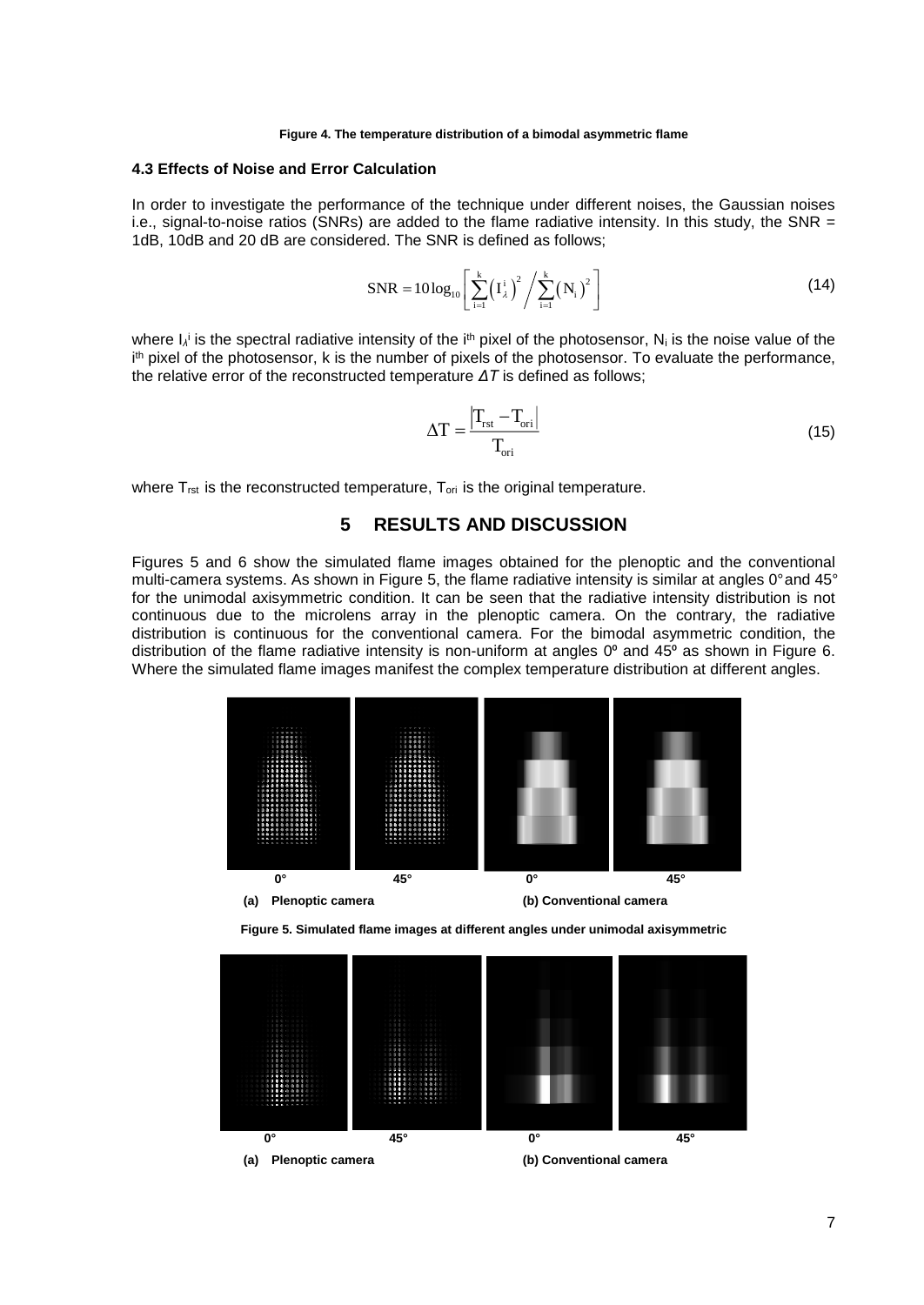

**Figure 6. Simulated flame images at different angles under bimodal asymmetric** 

**Figure 7. The reconstructed relative error distributions of simulated flame temperature at SNR = 1 dB.** 

Figure 7 shows the distribution of reconstructed relative error of the unimodal axisymmetric and bimodal asymmetric flame temperature at SNR = 1 dB. It can be seen that the better reconstruction quality is achieved for the proposed technique compared to the single and conventional multi-camera techniques, especially in the high-temperature regions. For unimodal axisymmetric, the maximum reconstruction error is 7.6 $\times$ 10<sup>-4</sup> for the proposed technique, however, 6.7 $\times$ 10<sup>-3</sup> and 2 $\times$ 10<sup>-2</sup> for the single plenoptic camera and the conventional multi-camera techniques, respectively. The mean relative errors of the reconstructed unimodal axisymmetric and bimodal asymmetric flame temperature are shown in Figure 8. It has been observed that the reconstruction error decreases with the increasing of SNRs. The results obtained from this study demonstrate that the bimodal asymmetric flame temperature can be measured accurately by the multi-plenoptic camera technique even with the higher noises.

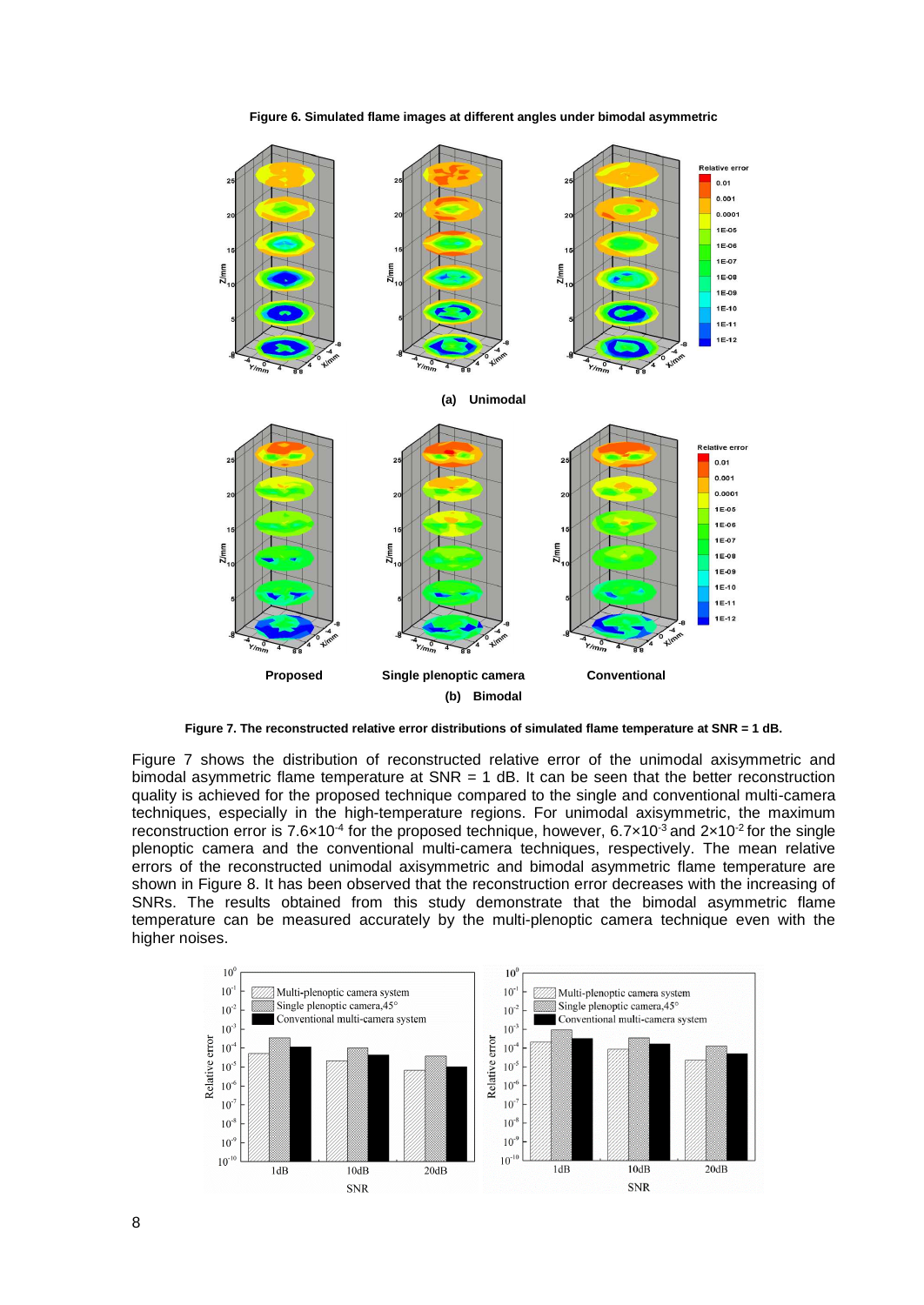**(a) Unimodal (b) Bimodal** 

**Figure 8. The mean relative error of temperature with different noises** 

#### **6 CONCLUSIONS**

In this paper, a multi-plenoptic camera technique is proposed to reconstruct the flame temperature. Numerical simulations are carried out for the proposed technique. A plenoptic imaging model is developed to obtain the directional radiative intensity of the flame. The non-negative least square algorithm is used to reconstruct the simulated flame temperature. The results showed that the flame temperature can be reconstructed accurately by the proposed technique and the reconstruction accuracy remains higher even with the SNR = 1 dB. The mean relative error is calculated to evaluate the system. The mean relative error is smaller for the unimodal and bimodal temperature distributions compared to single plenoptic and conventional multi-camera techniques. Also, the better reconstruction quality is achieved by the proposed technique. Thus, the more accurate flame temperature can be obtained and the proposed technique has the potential to be applied to measure the complex, manifold and irregular flames.

#### **Acknowledgements**

This work is supported by the National Natural Science Foundation of China [grant numbers 51676044 51506030 51327803]; Natural Science Foundation of Jiangsu Province for Distinguished Young Scholars [grant number, BK20150023].

#### **REFERENCES**

BRISLEY P M, LU G, YAN Y, et al., (2004) Three-dimensional temperature measurement of combustion flames using a single monochromatic CCD camera, IEEE T INSTRUM MEAS., 2005 54 p1417-1421; DOI: 10.1109/TIM.2005.851074.

CHENG Q, ZHANG X, WANG Z, et al., (2014) Simultaneous Measurement of Three-Dimensional Temperature Distributions and Radiative Properties Based on Radiation Image Processing Technology in a Gas-Fired Pilot Tubular Furnace, Heat Transfer Eng., 2014 35 p770-779; DOI: 10.1080/08832323.2013.838096.

DENISOV A, COLMEGNA G, JANSOHN P, (2014) Temperature measurements in sooting counterflow diffusion flames using laser-induced fluorescence of flame-produced nitric oxide, Appl. Phys. B, 2014 116 p339-346; DOI: 10.1007/s00340-013-5697-6.

FELSKE J D, TIEN C L, (1973) Calculation of the Emissivity of Luminous Flames, Combust. Sci. Technol., 1973 7 p25-31; DOI: 10.1080/00102207308952339.

FLOYD J, KEMPF A M, (2011) Computed Tomography of Chemiluminescence (CTC): High resolution and instantaneous 3-D measurements of a Matrix burner, Proc. Combust. Inst., 2011 33 p751-758; DOI: 10.1016/j.proci.2010.06.015.

GEORGIEV T G, LUMSDAINE A, (2010) Focused plenoptic camera and rendering, J. Electron. Imaging, 2010 19 021106; DOI: 10.1117/1.3442712.

HINDASAGERI V, VEDULA R P, PRABHU S V, (2013) Thermocouple error correction for measuring the flame temperature with determination of emissivity and heat transfer coefficient, Rev. Sci. Instrum., 2013 84 024902; DOI: 10.1063/1.4790471.

HOSSAIN M M, LU G, SUN D, et al., (2013) Three-dimensional reconstruction of flame temperature and emissivity distribution using optical tomographic and two-colour pyrometric techniques, Meas. Sci. Technol., 2013 24 074010; DOI: 10.1088/0957-0233/24/7/074010.

HOSSAIN M M, LU G, YAN Y, (2012) Optical Fiber Imaging Based Tomographic Reconstruction of Burner Flames, IEEE Trans. Instrum. Meas., 2012 61 p1417-1425; DOI: 10.1109/TIM.2012.2186477.